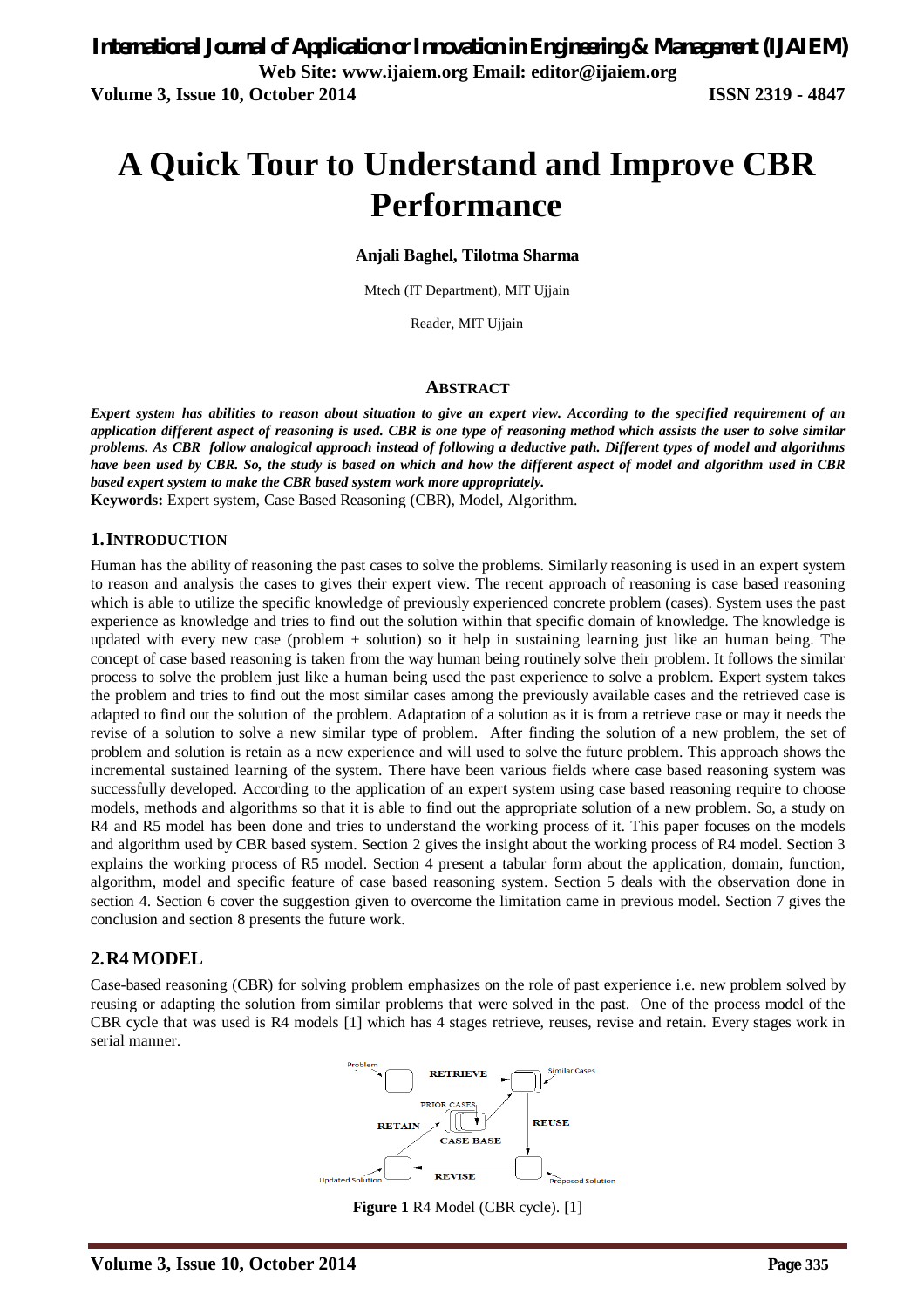### *International Journal of Application or Innovation in Engineering & Management (IJAIEM)* **Web Site: www.ijaiem.org Email: editor@ijaiem.org Volume 3, Issue 10, October 2014 ISSN 2319 - 4847**

The four stages of R4 models

- 1.**Retrieve:** Specific features of new problem match with the past cases and retrieve the closest past case that used to solve the new problem at the other stages of R4 model.
- **2.Reuse:** Now the retrieve case is used to find out the solution for the new problem. It depends whether the solution derived from the past cases is as it is used for a new problem or it should be revised.
- 3.**Revised:** If the new problem is not exactly matching with the previous case than we try to find out the closest case, in this condition the improvement in the solution is also required, so that the new problem adopts the derived solution appropriately.
- 4. **Retain:** Now the new solution with the problem retain in the case memory for sustaining learning and it will be further helpful in future for reasoning.

#### **3.R5 MODEL**

The process model of CBR cycle model is R5 model. It works out on the case structure. The idea proposed by R5 model is partioning the possible set of problem and solution by using similarity based reasoning.



**Figure 2** R5 Model (CBR cycle). [2]

The five stages of R5 models

- 1.**Repartitioning:** The approach of repartitioning is based on similarity relationships. Before retrieving the case it's important to build the structure of cases. The first stage of R5 models is partioning the cases with the help of content of its collection of cases.
- 2.**Retrieve:** As repartitioning provide a foundation for the retrieve case. Now in retrieve stage the case is retrieve from the closest similar group of cases. With the help of similarity relationship first choose the most similar group. Then among the cases in similar group choose the closest case.
- 3.**Reuse:** Reuse the case to attempt to solve the problem. This stage follow the concept of similar problem has similar solution. Similar to R4 model where the solution of previous similar case is applied to new problem. If the new problem is exactly match with the selected previous case then the same solution of previous case is as it is applied to the new problem otherwise the solution need updation to derived the solution for new problem.
- 4.**Revised:** New problem either adopt the solution of previous similar case as it is or it need some updation to adopt the solution. So the adaptation process is followed here to derived the solution for a new problem
- 5.**Retain:** Set of problem and solution (case) is store in case memory for further used and found the position in the most similar group of case in case library. [2]

#### **4.APPLICATION BUILT IN CBR**

The study of application, domain, function, algorithm, model and specific feature about an CBR based expert system is presents in an tabular form which given below: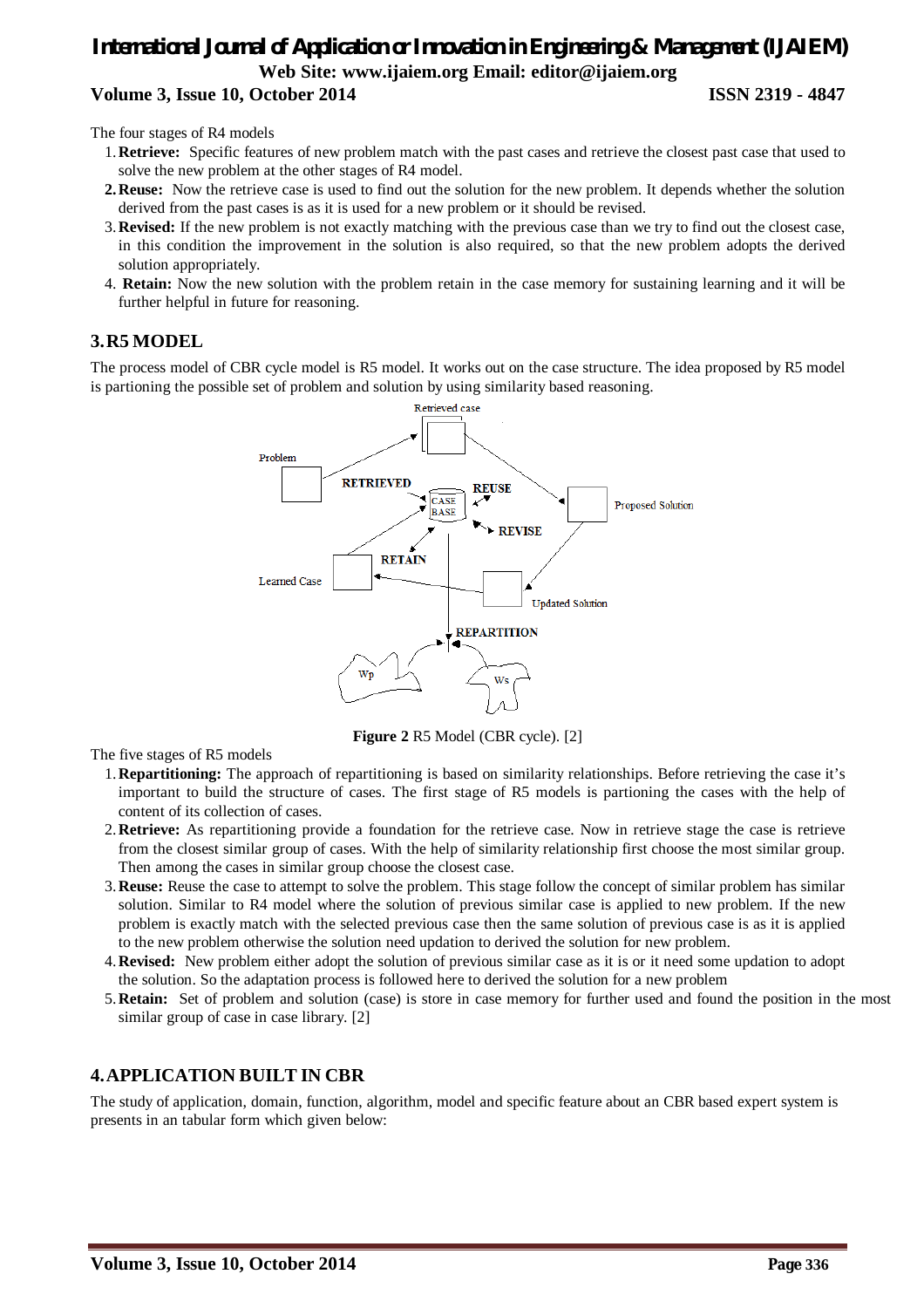## *International Journal of Application or Innovation in Engineering & Management (IJAIEM)* **Web Site: www.ijaiem.org Email: editor@ijaiem.org Volume 3, Issue 10, October 2014 ISSN 2319 - 4847**

|                  | Table 1: Application built in cbr                                                                |               |                                                                                                                                                                                                                            |                                                                                                   |                                                                                                       |                                                                                                                                                                |
|------------------|--------------------------------------------------------------------------------------------------|---------------|----------------------------------------------------------------------------------------------------------------------------------------------------------------------------------------------------------------------------|---------------------------------------------------------------------------------------------------|-------------------------------------------------------------------------------------------------------|----------------------------------------------------------------------------------------------------------------------------------------------------------------|
| S.NO             | <b>Application</b>                                                                               | <b>Domain</b> | <b>Function</b>                                                                                                                                                                                                            | <b>Algorithm</b>                                                                                  | <b>Model</b>                                                                                          | <b>Specifi</b><br>$\mathbf c$<br>Featur<br>e(Reas<br>oning)                                                                                                    |
| 1                | A design<br>and Implement<br>contexts-Aware Case based<br>u-Health System                        | Medicine      | u-Health<br>System<br>works for biological<br>risk and the case of<br>fire. It<br>monitor the<br>data obtained from<br>the sensor network.<br>$[3]$                                                                        | K-Nearest<br>Neighbor<br>Algorithm                                                                | R4 Model                                                                                              | Case<br>Based<br>Reason<br>ing                                                                                                                                 |
| $\boldsymbol{2}$ | Case-based Reasoning for<br>Diagnosis of stress using<br>enhanced cosine and fuzzy<br>similarity | Medicine      | <b>Stress</b><br>Diagnosis<br>tackle<br>system<br>the<br>imprecision<br>and<br>uncertainty in sensor<br>maintaining its<br>as<br>data<br>quite<br>is<br>unmanageable. [4]                                                  | Fuzzy<br>Matching<br>function                                                                     | R <sub>4</sub> model                                                                                  | Hybrid<br>case-<br>based<br>reasoni<br>ng<br>system,<br>fuzzy<br>similar<br>ity<br>matchi<br>ng<br>metric,<br>cosine<br>matchi<br>ng<br>functio<br>$\mathbf n$ |
| 3                | <b>Based</b><br>Case<br>Reasoning<br>Medical<br>Technology<br>for<br>Diagnosis                   | Medicine      | Proposed<br><b>CBR</b><br>$\mathbf{a}$<br>methodology<br>for<br>medical<br>Diagnosis<br>system of cancer and<br>heart diseases<br>that<br>overcome the problem<br>had found in the<br>traditional<br>AI<br>techniques. [5] | Nearest<br>Neighbor<br>matching<br>technique,                                                     | Frame(Assign<br>Indexes.<br>Retrieve,<br>Modify,<br>Test,<br>Assign<br>Explain,<br>Repair<br>or Test) | Rule<br>based,<br>Cased<br>based<br>reasoni<br>ng                                                                                                              |
| 4                | and Trends<br>Advancements<br>Medical<br>Case-Based<br>in<br>Reasoning                           | Medicine      | Research had done on<br>influential work of<br>medical CBR domain<br>and identified trends<br>that was followed by<br>medical CBR system.<br>[6]                                                                           | Nearest<br>Neighbor<br>Algorithm.                                                                 | R <sub>4</sub> model                                                                                  | Case<br><b>Based</b><br>Reason<br>ing.                                                                                                                         |
| 5                | Case based reasoning versus<br>artificial neural networks in<br>medical diagnosis                | Medicine      | Medical<br>Diagnosis<br>system for diagnosis<br>the infection diseases.<br>Survey on current<br>trends on system built<br>by CBR. [7]                                                                                      | Nearest<br>Neighbor<br>Algorithm                                                                  | R <sub>4</sub> model                                                                                  | <b>MEDs</b><br>уs<br>system<br>for<br>image<br>interpr<br>etation                                                                                              |
| 6                | Case-Based Reasoning for<br>medical<br>knowledge-based<br>systems                                | Medicine      | Proposed MEDsys for<br>Medical<br>diagnosis<br>based<br>neural<br>on<br>and<br>network<br>case<br>base reasoning and<br>comparison of two.<br>[8]                                                                          | Classificatio<br>n algorithm,<br>ID3, or<br>Nearest<br>neighbour<br>matrices for<br>similar cases | R <sub>4</sub> model                                                                                  | Multi<br>Modal<br>Reason<br>ing                                                                                                                                |
| $\overline{7}$   | <b>Using Evolutionary Methods</b><br>for Design Case Adaptation                                  | Engineering   | Proposed a process<br>model by combining<br>idea<br>of<br>genetic<br>algorithm and design<br>a system GENCAD                                                                                                               | Genetic case<br>algorithm for<br>adaptation                                                       | R <sub>4</sub> model                                                                                  | Case<br><b>Based</b><br>Reason<br>ing.                                                                                                                         |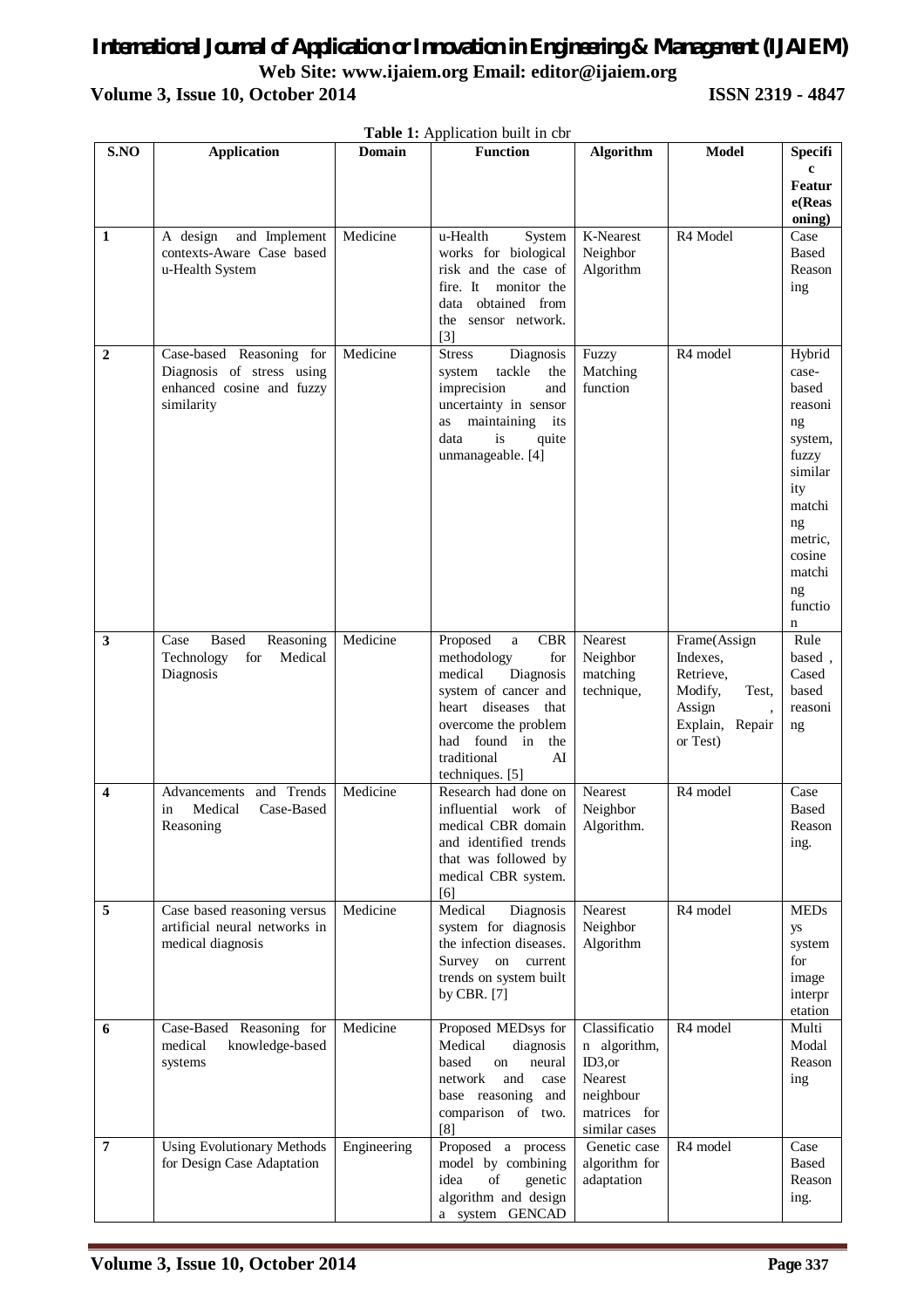# *International Journal of Application or Innovation in Engineering & Management (IJAIEM)* **Web Site: www.ijaiem.org Email: editor@ijaiem.org**

### **Volume 3, Issue 10, October 2014 ISSN 2319 - 4847**

|    |                                                                                                                              |                                                    | for layout design of<br>residence. [9]                                                                                                                                                     |                                                              |                          |                                                                                                    |
|----|------------------------------------------------------------------------------------------------------------------------------|----------------------------------------------------|--------------------------------------------------------------------------------------------------------------------------------------------------------------------------------------------|--------------------------------------------------------------|--------------------------|----------------------------------------------------------------------------------------------------|
| 8  | An evolutionary approach to<br>case adaptation                                                                               | Engineering                                        | Proposed<br>a<br>case<br>adaptation method by<br>integrating idea of<br>genetic algorithm and<br>design<br>system<br>GENCAD for layout<br>design of residence.<br>$[10]$                   | <b>GENCAD</b><br>(genetic case)<br>adaptation)               | R <sub>4</sub> model     | Case<br>Based<br>Reason<br>ing.                                                                    |
| 9  | Case-Based<br>Integrating<br>Reasoning,<br>Knowledge-<br>Based Approach and TSP<br>Algorithm for<br>Minimum<br>Tour Finding. | Route<br>Finding                                   | In Travelling Sales<br>Man Problem reduce<br>the require time for<br>finding route with the<br>help of AI knowledge<br>base approach with<br>case based reasoning.<br>$[11]$               | <b>TSP</b><br>Algorithm                                      | R <sub>4</sub> model     | Knowl<br>edge<br>based<br>and<br>case<br>based<br>reasoni<br>ng                                    |
| 10 | Evolutionary Fuzzy Case-<br>Reasoning<br><b>Based</b><br>for<br>Financial<br>Performance<br>Ranking                          | Finance                                            | System to<br>provide<br>ranking in financial<br>status. [12]                                                                                                                               | Genetic<br>Algorithm<br>and the fuzzy<br>Nearest<br>Neighbor | Hybrid decision<br>Model | Case<br>based<br>reasoni<br>ng<br>(CBR)<br>approa<br>ch.                                           |
| 11 | A Hybrid Expert Systems<br>Architecture for Yarn Fault<br>Diagnosis                                                          | Fault<br>Diagnosis                                 | Yarn fault Diagnosis<br>system<br>use<br>combination of rule<br>base to diagnosis a<br>fault and case based<br>to support abstraction<br>reuse<br>and<br>Inheritance<br>feature.<br>$[13]$ | Object<br>Oriented<br>design                                 | R <sub>4</sub> model     | Rule<br>Based<br>and<br>Case<br>based<br>reasoni<br>ng.                                            |
| 12 | Learning from HOMER, a<br>Case-Based<br>Help<br>Desk<br>Support                                                              | Computing<br>Help<br>desk<br>system                | HOMER,<br>help<br>support desk system<br>support infrastructure<br>of car development by<br>giving<br>learning<br>capability with the<br>help of CBR. [14]                                 | Object<br>Oriented<br>approach                               | R <sub>4</sub> model     | Cased<br><b>Based</b><br>Reason<br>ing                                                             |
| 13 | quality<br>Improve<br>schedule<br>through<br>Based<br>case<br>Reasoning                                                      | Shop<br>Job<br>Scheduling                          | Proposed<br>a<br>framework CABINS<br>to improve scheduling<br>by repair actions and<br>scheduling<br>quality.<br>$[15]$                                                                    | Nearest<br>$K-$<br>Neighbor<br>method                        | R <sub>4</sub> model     | Cased<br>Based<br>Reason<br>ing                                                                    |
| 14 | A unifying framework for<br>adaptation in Case-Based<br>Reasoning                                                            | Explanation<br>and<br>understandin<br>g of stories | Proposed a unifying<br>framework<br>for<br>adaptation process in<br>CBR and also suggest<br>idea<br>for<br>implementation of the<br>framework within a<br>CASE system. [16]                | Generic<br>methods<br>in<br>adaptation                       | R4 model                 | Knowl<br>edge<br>based,<br>Metho<br>$\mathbf d$<br>based<br>and<br>Case<br>based<br>reasoni<br>ng. |

\* CBR - Cased Based Reasoning, AI - Artificial Intelligence

#### **5.OBSERVATION**

Study that had done is mainly focusing on which types of models and algorithms uses for implementing CBR based expert system. The survey is present in the tabular form in the section 4 and the observation came out through this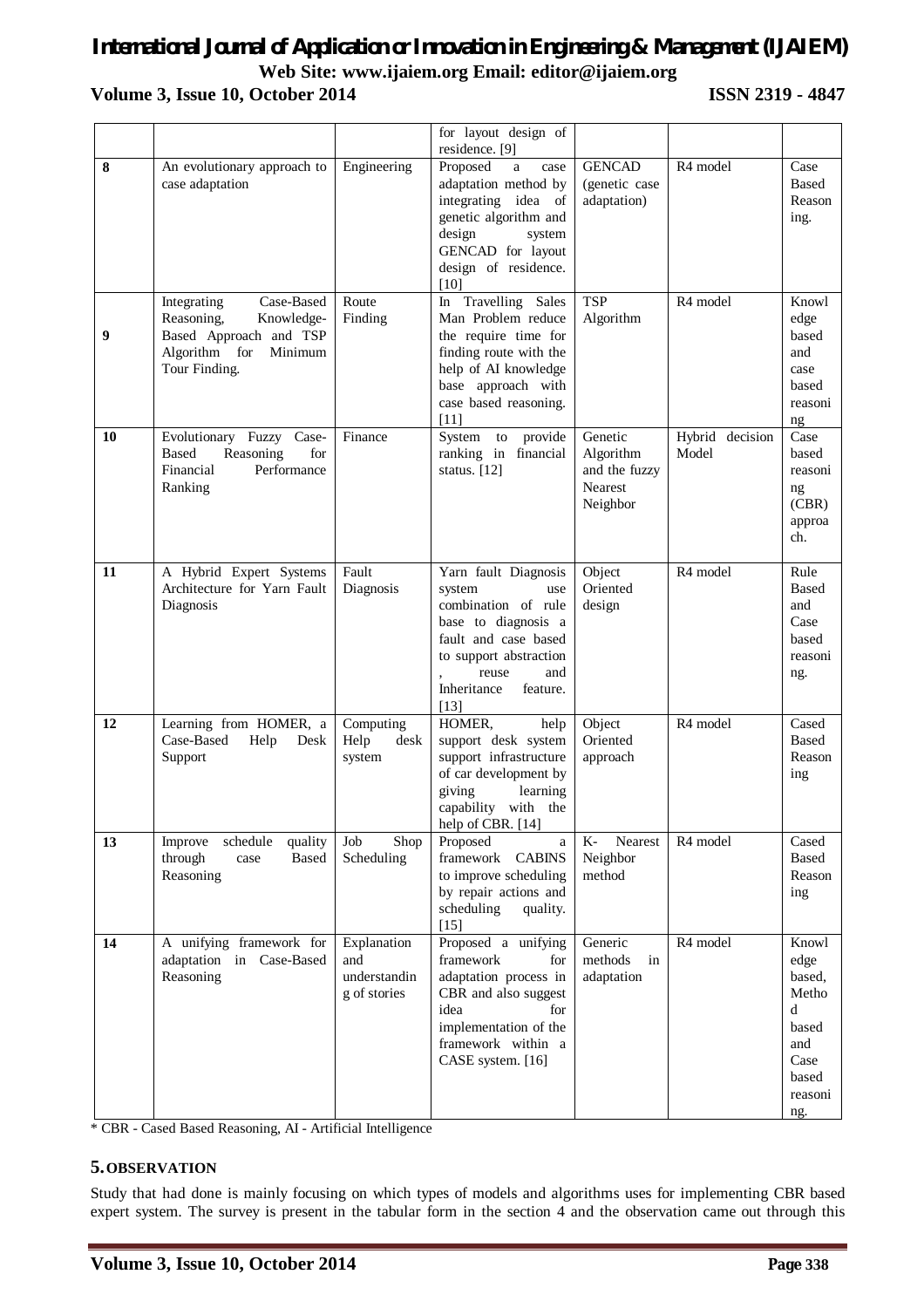### *International Journal of Application or Innovation in Engineering & Management (IJAIEM)* **Web Site: www.ijaiem.org Email: editor@ijaiem.org Volume 3, Issue 10, October 2014 ISSN 2319 - 4847**

study is that most of the application of expert system based on CBR technique work with R4 model and for the retrieval of case, make a use of nearest neighbor algorithm.

#### **6.SUGGESTION**

After observing different application of a case based expert system the fact that is came out is there was a lack of concept of case based building and in retrieval process also has a scope of improvement.As the success of CBR based system depends on the performance of case retrieval algorithm used, because the efficient retrieval of the right case at the right time improve the performance of CBR system.[17] Case base building is a one way to improve the retrieval performance by reduce the search time and complexity of case retrieval by reducing the complexity of case database [17] and the other way is to use such retrieval algorithm which will improve the retrieval process. As the retrieval method is a combination of two procedures one is similarity assessment and other one is procedure of searching. Hence, the models and algorithms that were used in the application of case based expert system does needed a improvement in the search area of case base. So, that it will reduced the search needed to find the best case without compromising with the quality. [18] Hence, R5 model and Foot Print based retrieval algorithm stand out in all the mentioned above point. So further will try to used the R5 model and Foot print based retrieval algorithm to improve the retrieval process in an application of CBR based expert system. section VII further describe the comparison of R5 model with most commonly used R4 model and Foot-print retrieval algorithm with the other algorithm that was commonly used in the application of CBR based system.

#### **7.COMPARISON BETWEEN MODELS AND RETRIEVAL ALGORITHM**

R4 and R5 models have many similarities and dissimilarities[2][17]. So let's compare this two model in the tabular form and understand the difference and similarities between two of them.

| S.NO           | <b>R4 Model</b>                               | R5 Model                                           |
|----------------|-----------------------------------------------|----------------------------------------------------|
| 1              | In R4 model for case retrieval similarity     | While in R5 model to reduce time complexity        |
|                | function is applied.                          | while retrieving data at the case retrieval stage  |
|                |                                               | similarity function is also applied for case base  |
|                |                                               | building.                                          |
| $\overline{2}$ | As structure and content of its collection    | While R5 model collect the cases on the basis of   |
|                | of cases play an important role for a case    | structure and content.                             |
|                | base reasoner. But in R4 model there is no    |                                                    |
|                | unified way to integrate it into the model.   |                                                    |
| 3              | In R4 model they assume that the case         | While in R5 model for case retrieval they provide  |
|                | base retrieval are also ready for their first | a partitioning of case and case structure in their |
|                | process.                                      | first stage                                        |
| $\overline{4}$ | Repartioning is not in R4 model so            | While clustered of case is made offline before     |
|                | number of searching case for finding the      | retrieval can start so it may reduce search time   |
|                | most similar case is become complex and       | for queries.                                       |
|                | search time for queries become increases.     |                                                    |
| 5              | As case base building also play a             | Case base building consider in R5 model.           |
|                | important and major task but it ignore in     |                                                    |
|                | R <sub>4</sub> model.                         |                                                    |
| 6              | As cases increases the complexity of case     | While in R5 model the complexity of case           |
|                | retrieval is also increases.                  | database is reduce so that it reduce the           |
|                |                                               | complexity of case retrieval.                      |

**Table 2:** Comparison of R4 and R5 Model

Comparison of Footprint based retrieval algorithm with the other retrieval algorithm used in CBR based expert system are as follows. [18]

**Table 3:** Comparison of Foot Print retrieval algorithm and Other Retrieval algorithm

| S.NO | <b>Retrieval Algorithm</b>                                 | <b>Foot Print Algorithm</b>        |  |  |
|------|------------------------------------------------------------|------------------------------------|--|--|
|      | Brute Force is most simplest method for retrieval the case | While Foot Print can also work     |  |  |
|      | but it is not viable for large cases.                      | well under the situation of large  |  |  |
|      |                                                            | case as it reduced the search area |  |  |
|      |                                                            | by editing the case base.          |  |  |
|      | Decision Tree not able to did well under the situation     | While Foot Print by the cost of    |  |  |
|      | where had a incomplete case description.                   | sufficient knowledge engineering   |  |  |
|      |                                                            |                                    |  |  |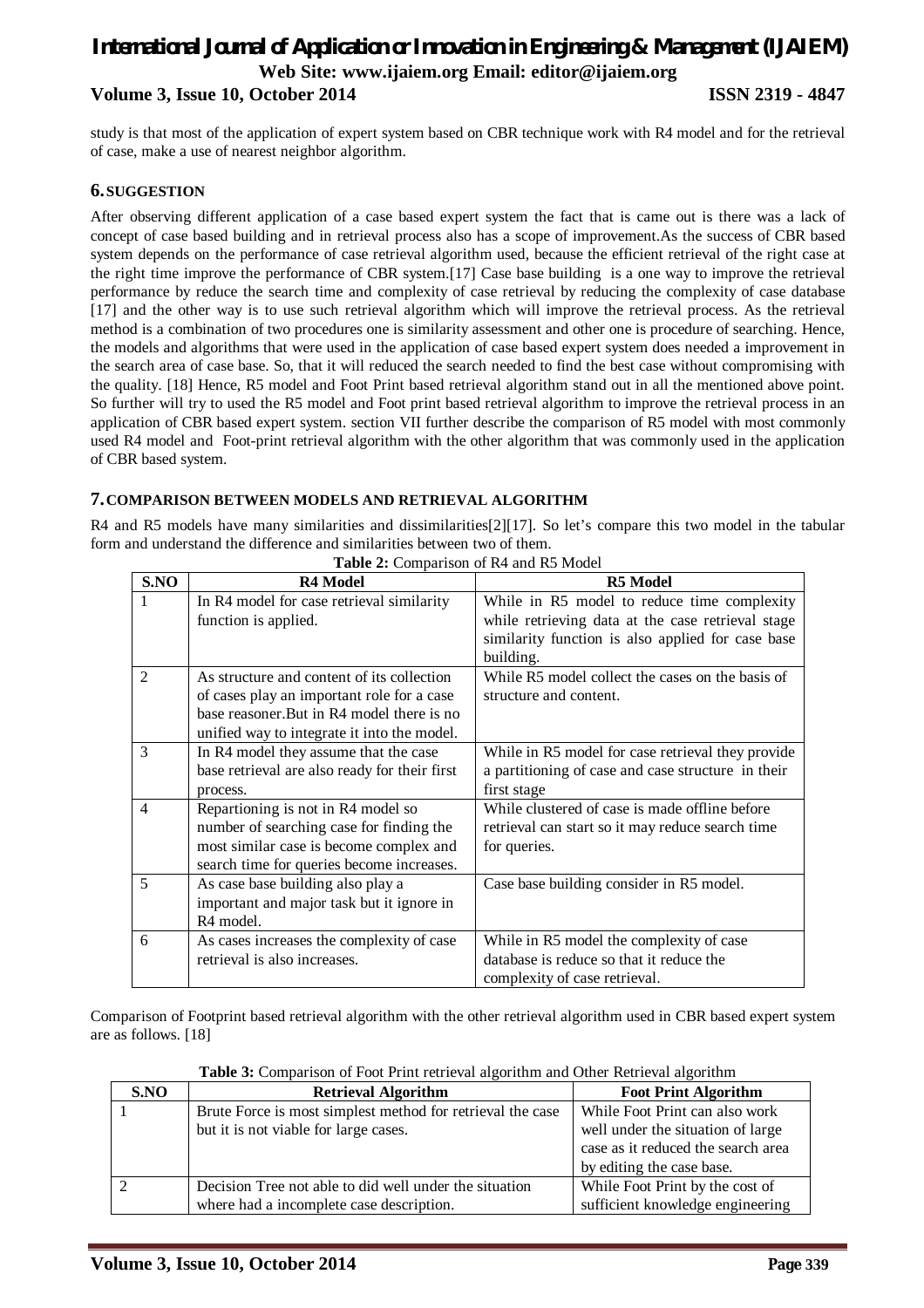# *International Journal of Application or Innovation in Engineering & Management (IJAIEM)* **Web Site: www.ijaiem.org Email: editor@ijaiem.org**

#### **Volume 3, Issue 10, October 2014 ISSN 2319 - 4847**

|                                                          | make the retrieval process         |
|----------------------------------------------------------|------------------------------------|
|                                                          | sufficient and flexible enough to  |
|                                                          | handle the incomplete case         |
|                                                          | description also.                  |
| In Nearest Neighbor if search area of case base is large | While Foot print improve           |
| than it time consuming to find out the nearest one among | performance by removing the        |
| all the cases.                                           | unnecessary cases in the retrieval |
|                                                          | process.                           |

#### **8.CONCLUSION**

All CBR based expert system have to gone through the retrieval process and its success depends upon it, means the right case retrieval at the right time. This paper proposed a study on models and algorithms which was commonly used in an application of CBR based expert system. As there always a scope of improvement , so above study had target the models and algorithms to find out the improvement in the retrieval process. As Section VIII describe how well the R5 model and Foot Print retrieval algorithm work than others. So, further in an application of CBR based expert system will try to work with R5 model and Foot Print retrieval algorithm as it improve the performance.

#### **9.FUTURE WORK**

In future will try to examming this theoretical point , how well they able to stand in an application of real environment. So will work on tourism application based on case based reasoning that will make a use of the R5 model and Foot Print retrieval algorithm for better utilization of an system. As R5 model and Foot Print retrieval algorithm is generalized, we can use it in any area of filed. As there is always an scope of an improvement, so will also work on how to further make an improvement on retrieval process.

#### **References**

- [1] Ramon Lopez De Mantaras, David Mcsherry, Derek Bridge, David Leadke , Barry Smyrth, Susan Craw, Boi Faltings, Mary Lou Maher Mchael T.Cox, Kenneth Formus, Mark Keane, Agnar Aamodt and Ianwatson: "Retrieval, reuse, revision, and retention in case-based reasoning", The knowledge Engineering Review, Vol. 00:0, 1-2. 2005.
- [2] Gavin Finnie, Zhaohao Sun: "R5 model for case-based reasoning", ELSEVIER SCIENCE, knowledge-Based Systems 16 (2003) 59-65.
- [3] Mi-Rim Song, Jin-Young Moon and Sang-Hyun Bae\*: "A Design and Implement Contexts-Aware Case based u-Health System", International Journal of Bio-Science and Bio-Technology, Vol.5, NO.5 (2013), pp. 129-140.
- [4] Mobyen Uddin Ahmed, Shahina Bhegum, Peter Funk Ning Xiong, Bo Von Scheele: "Case-based Reasoning for Diagnosis of Stress using Enhanced Cosine and Fuzzy Similarity", Transactions on Case-Based Reasoning for Multimedai Data, Vol.1, No 1(2008) 3-19.
- [5] Abdel-Badeeh M.Salem: "Case Based Reasoning Technology for Medical Diagnosis", World Academy of Science, Engineering and Technology 31 2007.
- [6] Markuc Nilson, Mikael Sollenborn: "Advancements and Trends in Medical Case-Based Reasoning: An Overview of Systems and System Development", American Association for Artificial Intelligence, 2004.
- [7] Victor Alves, Paulo Novais, Luis Nelas, Moreira Maia and Victor Ribeiro: "CASE BASED REASONING VERSUS ARTIFICIAL NEURAL NETWORKS IN MEDICAL DIAGNOSIS".
- [8] Rainer Schmidt, Stefania Montani, Riccardo Bellazzi, Luigi Portinale, Lother Gierl: "Cased-Based Reasoning for medical knowledge-based systems", Elsevier Science, International Journal of Medical Informatics 64 (2001) 355- 367.
- [9] Andres Gomez de Silva Garza,, Mary Lou Maher: "Using Evolutionary Methods for Design Case Adaptation", ACADIA, 2001.
- [10] Andres Gomez de Silva Garza and Mary Lou Maher: "An Evolutionary Approach to Case Adaptation", Springer-Verlag, July 1999.
- [11] Hossien Erfani: "Integrating Case-Based Reasoning, Knowledge-Based Approach and TSP Algorithm for Minimum Tour Finding", Iranian Journal of Optimization, 2009 151-161.
- [12] Sheng-Tun Li, Hei-Fong Ho, Yi-Chung Cheng: "Evolutionary Fuzzy Case-Based Reasoning for Financial Performance Ranking".
- [13] Nomusa Dlodlo, Lawrance Hunter, Cyprian Cele, Roger Metelerkamp, Anton F.Botha, "A Hybrid Expert Systems Architecture for Yarn Fault Diagnosis", FIBRES & TEXTILES in Eastern Europe April/June 2007, Vol 15, No. 2(61).